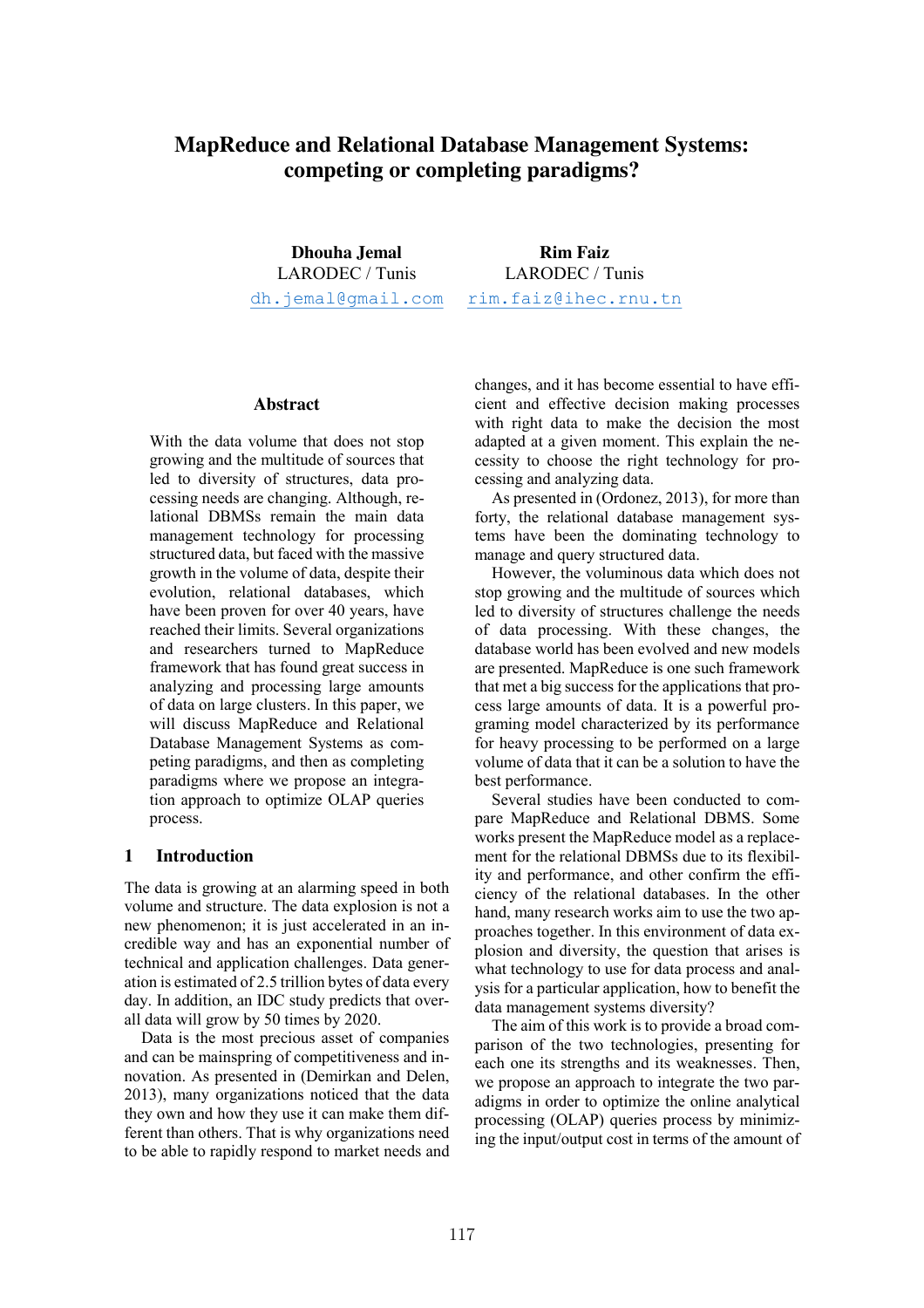data to manipulate, reading and writing throughout the query's execution process.

The remainder of this paper is organized as follows. In section 2, we introduce MapReduce. In section 3, we describe Relational DBMS. In section 4, we present our proposed integration approach for optimizing the online analytical processing (OLAP) queries Input/Output execution cost. Finally, section 5 concludes this paper and outlines our future work.

# **2 MapReduce**

MapReduce is a programming model completed by Google, which was introduced by Dean and Ghemawat (2004). It was designed for processing large data sets with a parallel, distributed algorithm on a cluster.

MapReduce was created in order to simplify parallel processing and distributed data on a large number of machines with an abstraction that hides the details of the hardware layer to programmers: it hides the details of parallelization, fault-tolerance, locality optimization, and load balancing. Google uses the MapReduce model to deploy large variety of problems such as: generation of data for Google's production web search service, data mining, machine learning, etc.

The MapReduce programming model has been successfully used for many different purposes. These included: parallelizing the effort; distributing the data; handling node failures.

The term MapReduce actually refers to two separate and distinct tasks: Map and Reduce. The mapper is responsible for reading the data stored on disk and process them; it takes a set of data and converts it into another set of data: reads the input block and converts each record into a Key/Value pair. The reducer is responsible for consolidating the results from the map and then write them to disk; it takes the output from a map as input and combines those data tuples into a smaller set of tuples.

At first, Google developed their own DFS: the Google File System (GFS). As described in (McClean et al., 2013), MapReduce tasks run on top of Distributed File Systems (DFS). The distributed storage infrastructure store very large volumes of data on a large number of machines, and manipulate a distributed file system as if it were a single hard drive. The DFS deals with data in blocks. In order to prevent data loss, each block will be replicated across several machines to overcome a possible problem of a single machine failure. So, this model allows the user to focus on solving and implementing his problem.

Nevertheless, the lack is that the MapReduce is independent of the storage system, it can not take into account all the input data for an available index. This explains the critics mainly from the database community. As described in (Gruska and Martin, 2010), the database community sees the MapReduce as a step backwards from modern database systems, in view of the MapReduce is a very brute force approach and it lacks the optimizing and indexing capabilities of modern database systems.

MapReduce, the powerful tool characterized by its performance for heavy processing to be performed on a large volume of data that it can be a solution to have the best performance hence makes it very popular with companies that have large data processing centers such as Amazon and Facebook, and implemented in a number of places. However, Hadoop, the Apache Software Foundation open source and Java-based implementation of the MapReduce framework, has attracted the most interest. Firstly, this is due to the open source nature of the project, additionally to the strong support from Yahoo. Hadoop has its own extensible, and portable file system: Hadoop Distributed File System (HDFS) that provides high-throughput access to application data.

Since it is introduced by Google, a strong interest towards the MapReduce model is arising. Many research works aim to apply the ideas from multi-query optimization to optimize the processing of multiple jobs on the MapReduce paradigm by avoiding redundant computation in the MapReduce framework. In this direction, MRShare (Nykiel et al., 2010) has proposed two sharing techniques for a batch of jobs. The key idea behind this work is a grouping technique to merge multiple jobs that can benefit from the sharing opportunities into a single job. However, MRShare incurs a higher sorting cost compared to the naive technique . In (Wang and Chan, 2013) two new job sharing techniques are proposed: The generalize d grouping technique (GGT) that relaxes MRShare's requirement for sharing map output. The second technique is a materialization technique (MT) that partially materializes the map output of jobs in the map and reduce phase.

On the other hand, the Pig project at Yahoo (Olston et al., 2008), the SCOPE project at Microsoft (Chaiken et al., 2008), and the open source Hive project 2 introduce SQL-style declarative languages over the standard MapReduce model, aim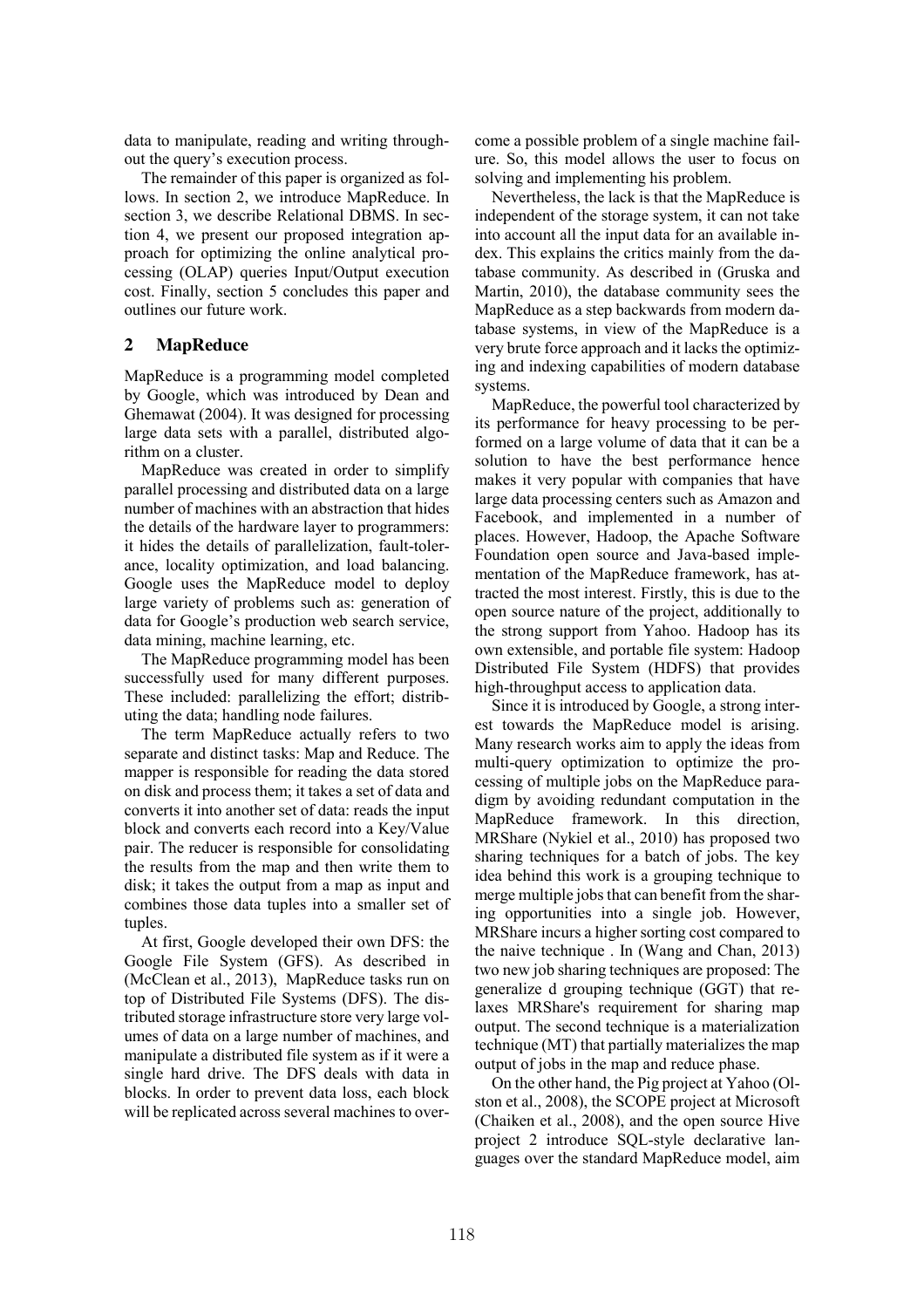to integrate declarative query constructs from the database community into MapReduce to allow greater data independence.

### **3 Relational DBMS**

Since it was developed by Edgar Codd in 1970, as presented in (Shuxin and Indrakshi, 2005), the relational database (RDBMS) has been the dominant model for database management. RDBMS is the basis for SQL, and is a type of database management system (DBMS) that is based on the relational model which stores data in the form of related tables, and manages and queries structured data. Since the RDBMSs focuse on extending the database system's capabilities and its processing abilities, RDBMSs have become a predominant powerful choice for the storage of information in new databases because they are easier to understand and use. What makes it powerful, is that it is based on relation between data; because the possibility of viewing the database in many different ways since the RDBMS require few assumptions about how data is related or how it will be extracted from the database. So, an important feature of relational systems is that a single database can be spread across several tables which might be related by common database table columns. RDBMS also provide relational operators to manipulate the data stored into the database tables. However, as discussed in (Hammes et al., 2014), the lack of the RDBMS model resides in the complexity and the time spent to design and normalize an efficient database. This is due to the several design steps and rules, which must be properly applied such as Primary Keys, Foreign Keys, Normal Forms, Data Types, etc. Relational Databases have about forty years of production experience, so the main strength to point out is the maturity of RDBMSs. That ensure that most trails have been explored and functionality optimized. For the user side, he must have the competence of a database designer to effectively normalize and organize the database, plus a database administrator to maintain the inevitable technical issues that will arise after deployment.

A lot of work has been done to compare the MapReduce model with parallel relational databases, such as (Pavlo et al., 2009), where experiments are conducted to compare Hadoop MapReduce with two parallel DBMSs in order to evaluate both parallel DBMS and the MapReduce model in terms of performance and development complexity. The study showed that both databases did not outperformed Hadoop for user-defined function. Many applications are difficult to express in SQL, hence the remedy of the user-defined function. Thus, the efficiency of the RDBMSs is in regular database tasks, but the user-defined function presents the main ability lack of this DBMS type.

A proof of improvement of the RDBMS model comes with the introduction of the Object-Oriented Database Relational Model (ORDBMS). It aims to utilize the benefits of object oriented theory in order to satisfy the need for a more programmatic flexibility. The basic goal presented in (Sabàu, 2007) for the Object-relational database is to bridge the gap between relational databases and the object-oriented modeling techniques used in programming languages. The most notable research project in this field is Postgres (Berkeley University, Californie); Illustra and PostgreSQL are the two products tracing this research.

# **4 MapReduce-RDBMS: integrating paradigms**

In this section, the use of relational DBMS and MapReduce as complementary paradigms is considered.

It is important to pick the right database technology for the task at hand. Depending on what problem the organization is trying to solve, it will determine the technology that should be used.

Several comparative studies have been co ducted between MapReduce and parallel DBMS such as (Mchome, 2011) and (Pavlo et al., 2009). MapReduce has been presented as a replacement for the Parallel DBMS. While each system has its strengths and its weaknesses. However, an integration of the two systems is needed, and as proposed in (Stonebraker et al., 2010), MapReduce can be seen as a complement to a RDBMS for analytical applications, because different problems require complex analysis capabilities provided by both technologies.

In this context, we propose a model that integrates the MapReduce model and a relational DBMS PostgreSQL presented in (Worsley and Drake, 2002), in a goal of queries optimization. We suggest an OLAP queries process model in a goal of minimizing Input/Output costs in terms of the amount of data to manipulate, reading and writing throughout the execution process.

The basic idea behind our approach is based on the cost model to approve execution and selectivity of solutions based on the estimated cost of execution. To support the decision making process for analyzing data and extracting useful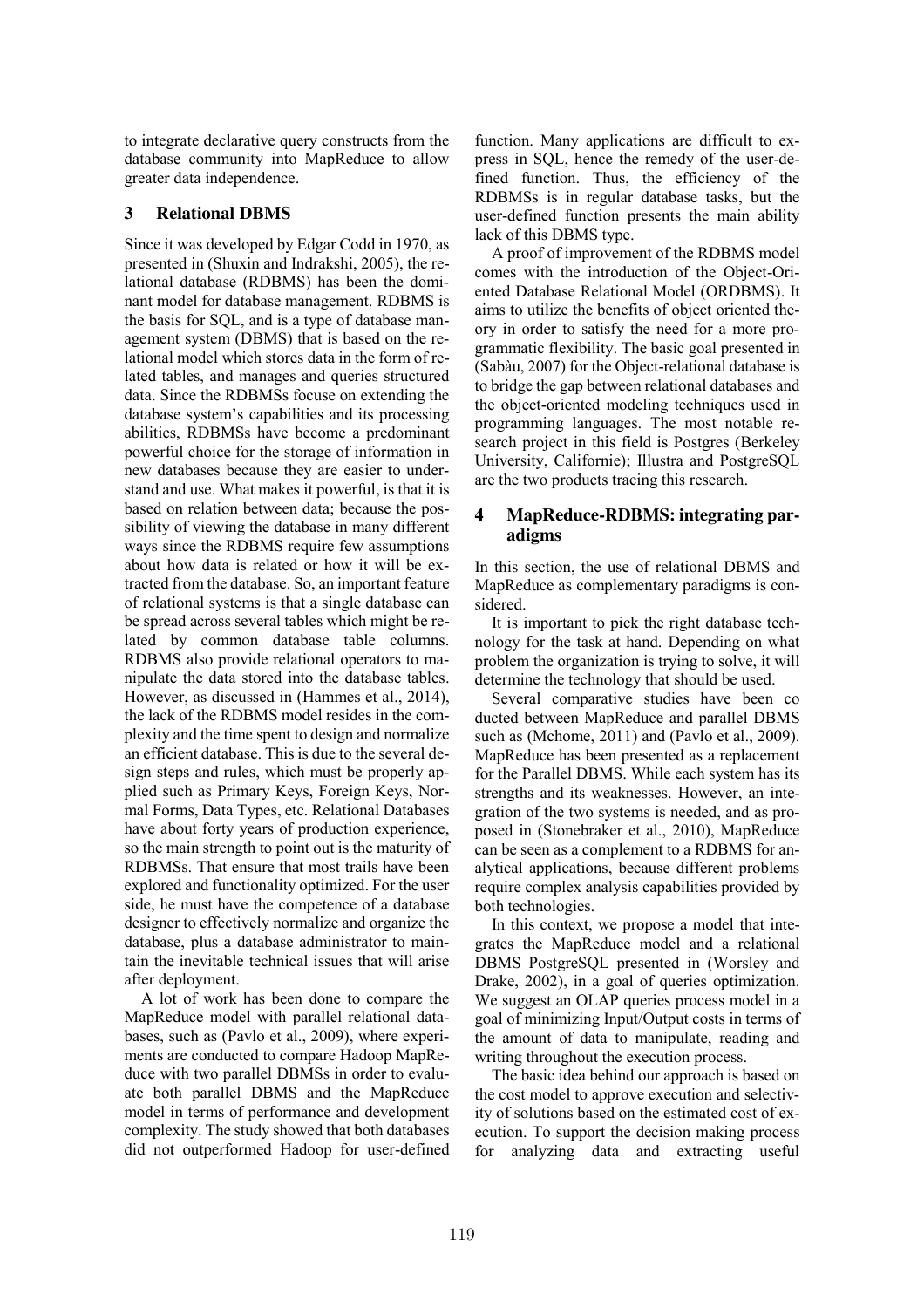knowledge while minimizing costs, we propose to compare the estimates of the costs of running a query on Hadoop MapReduce compared to PostgreSQL to choose the least costly technology.

As the detailed analysis of the queries execution costs showed a gap mattering between both paradigms, hence the idea of the thorough analysis of the execution process of each query and the implied cost. So, to better control the cost difference between costs of Hadoop MapReduce versus PostgreSQL on each step of the query's execution process, we propose to dissect each query for a set of operations that demonstrates the process of executing the query and in order to control the different stages of the execution process of each query (decomposing the query to estimate the costs on each system for each individual operation). In this way, we can check the impact of the execution of each operation of a query on the overall cost and we can control the total cost of the query by controlling the partial cost of each operation in the information retrieval process. For this purpose, we suggest to provide a detailed execution plan for OLAP queries. This execution plan allows zooming on the sequence of steps of the process of executing a query. It details the various operations of the process highlighting the order of succession and dependence. In addition, it determines for each operation the amount of data involved and the dependence implemented in the succession of phases. These parameters will be needed to calculate the cost involved in each operation.

Having identified all operations performed during the query execution process the next step is then to calculate the cost implied in each operation independently, in both paradigms PostreSQL and MapReduce with the aim of controlling the estimated costs difference according to the operations as well as the total cost of query execution. At this stage we consider each operation independently to calculate an estimate of its cost execution on PostreSQL on one hand then on MapReduce on the other hand. For this goal, we propose to relay on a cost model for each system PostgreSQL and Hadoop MapReduce in order to estimate the I/O cost of each operation execution on both system independently.

We aim to estimate how expensive it is to preprocess each operation of each query on both systems. Therefore, controlling the cost implied by each operation as well as its influence on the total cost of the query, allows the control of the cost of each query to support the decision making process and the selectivity of the proposed solutions based on the criterion of cost minimization.

Based on a sample workload of OLAP queries, and having identifying the cost of each operation for each query executed on both systems independently, the results analysis can be useful to deduct a generalized smart model that integrates the two paradigms to process the OLAP queries in a cost minimization way.

#### **5 Conclusion**

Given the exploding data problem, the world of databases has evolved which aimed to escape the limitations of data processing and analysis. There has been a significant amount of work during the last two decades related to the needs of new supporting technologies for data processing and knowledge management, challenged by the rise of data generation and data structure diversity.

In this paper, we have investigated the MapReduce model in one hand, then the Relational DBMS technology in the other hand, in order to present strengths and weaknesses of each paradigm.

Although MapReduce was designed to cope with large amounts of unstructured data, there will be advantages in exploiting it in structured data processing. In this fashion, we have proposed in this paper a new OLAP queries process model integrating an RDBMS with the MapReduce framework in a goal of minimizing Input/Output costs in terms of the amount of data to manipulate, reading and writing throughout the execution process.

Combining MapReduce and RDBMS technologies has the potential to create very powerful systems. For this reason, we plan to investigate other types of integration for different applications.

### **Reference**

- Chaiken R., Jenkins B., Larson P.A., Ramsey B., Shakib D., Weaver S. and Zhou J. 2008. Scope: Easy and efficient parallel processing of massive data sets. *Proceedings of the VLDB Endowment*, volume 1 (2). 1265-1276.
- Demirkan H. and Delen D. 2013. Leveraging the capabilities of service-oriented decision support systems: Putting analytics and big data in cloud. *Decision Support Systems*, Volume 55 (1). 412-421.
- Dean and Ghemawat. 2004. MapReduce: Simplified Data Processing on Large Clusters. *Proceedings of the 6th Conference on Symposium on Opearting Systems Design & Implementation*, volume 6.
- Gruska N. and Martin P. 2010. Integrating MapReduce and RDBMSs. *Proceedings of the 2010 Conference*